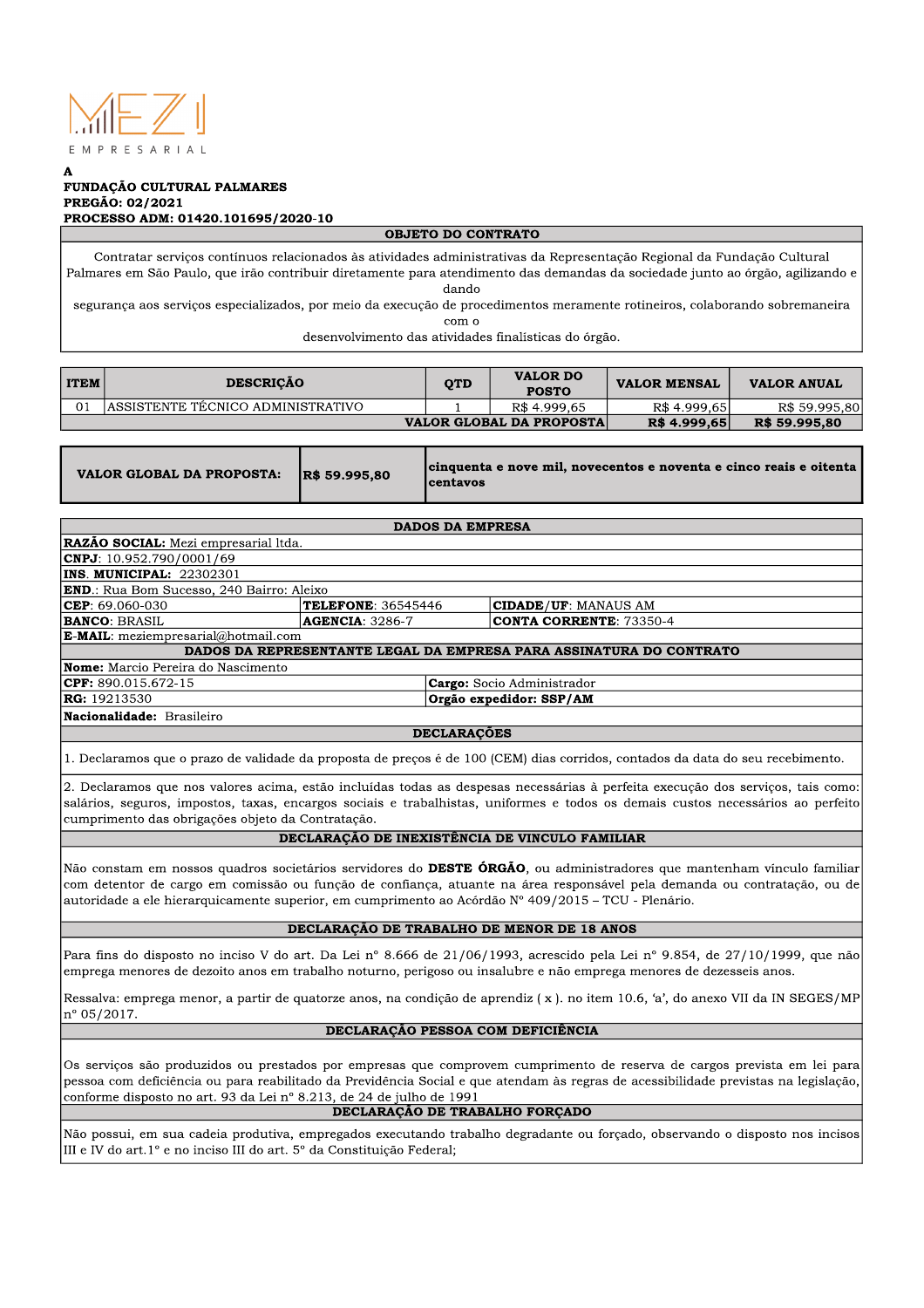## DECLARAÇÃO DE INEXISTÊNCIA DE FATOS IMPEDITIVOS DA HABILITAÇÃO

Sob as penas da lei, que até a presente data inexistem fatos impeditivos de sua habilitação no presente processo licitatório, e estamos cientes da obrigatoriedade de declarar ocorrências posteriores caso venha ocorrer.

## DECLARAÇÃO DE MICRO EMPRESA

Optamos pelo tratamento diferenciado, estabelecido pela Lei Complementar 123, de 15 de dezembro de 2006, nos termos do Artigo 3.º e seus parágrafos, estando apta a usufruir do tratamento ali previsto e DECLARAMOS ser Micro Empresa.

### **DECLARAÇÃO**

Que, para fins de contratação com este Órgão, o Sócio Titular desta empresa, bem como seus gerentes e diretores não são cônjuges, companheiros ou parentes, em linha reta, colateral ou por afinidade, até o terceiro grau, inclusive, de Membro ou Servidor ocupante de cargo de direção, chefia e assessoramento e de nenhum Órgão da Administração Pública Federal, Estadual e Municipal.

### DECLARAÇÃO DE DISPENSA DE VISITA/VISTORIA

OPTAMOS por não realizar a visita/vistoria ao(s) local(is) de execução dos serviços, que conhecemos as condições dos locais para execução do objeto, que temos pleno conhecimento das condições e peculiaridades inerentes à natureza do trabalho; ASSUMIMOS todo e qualquer risco e total responsabilidade por este fato e que não utilizaremos deste para quaisquer questionamentos futuros que ensejam avenças técnicas ou financeiras com este Órgão, na forma do Instrumento de Medição de Resultado - IMR Anexo V-B da IN SEGES/MP N.5/2017 e NOS COMPROMETEMOS a prestar fielmente os serviços nos termos do Edital, do Termo de Referência e dos demais anexos que compõem o Pregão em epígrafe.

### DECLARAÇÃO DE ESCRITÓRIO

Oue instalaremos escritório na cidade Obieto de Execução dos servicos onde o Edital recomendar em cumprimento ao disposto nos itens editalícios e na forma da Lei, Instruções Normativas legais para melhor exequibilidade dos serviços com todos os canais de comunicação possíveis, mão de obra qualificada, materiais e equipamentos necessários.

### DECLARAÇÃO DE ELABORAÇÃO INDEPENDENTE DE PROPOSTA

A proposta anexa foi elaborada de maneira independente pela Licitante, e o conteúdo da proposta não foi, no todo ou em parte, direta ou indiretamente, informado, discutido ou recebido de qualquer outro participante potencial ou de fato do Pregão Eletrônico em epígrafe, por qualquer outro meio ou por qualquer pessoa;

A intenção de apresentar a proposta anexa não foi informada, discutido com ou recebido de qualquer outro participante potencial ou de fato da licitação acima referenciada, por qualquer meio ou por qualquer pessoa;

Que não tentou, por qualquer meio ou por qualquer pessoa, influir na decisão de qualquer outro participante potencial ou de fato da licitação atinente da licitação acima referenciada quanto a participar ou não da referida licitação;

Que o conteúdo da proposta anexa não será, no todo ou em parte, direta ou indiretamente, comunicado ou discutido com qualquer outro participante potencial ou de fato da licitação acima referenciada antes da adjudicação do objeto da referida licitação;

Que o conteúdo da proposta anexa não foi, no todo ou em parte, direta ou indiretamente, informado a, discutido com ou recebido de qualquer integrante deste Órgão antes da abertura oficial das PROPOSTAS; e que está plenamente ciente do teor e da extensão desta declaração e que detém plenos poderes e informações para firmá-la se responsabilizando-se pela execução do objeto no prazo do Edital e que os preços se referem a preços usuais de mercado.

Manaus/AM 28/03/2021 17:12

Márcio Pereira do Nascimento CNPJ: 10.952.790/0001-69 CPF 890.015.672-15 RG 19213530 SÓCIO ADMINISTRADOR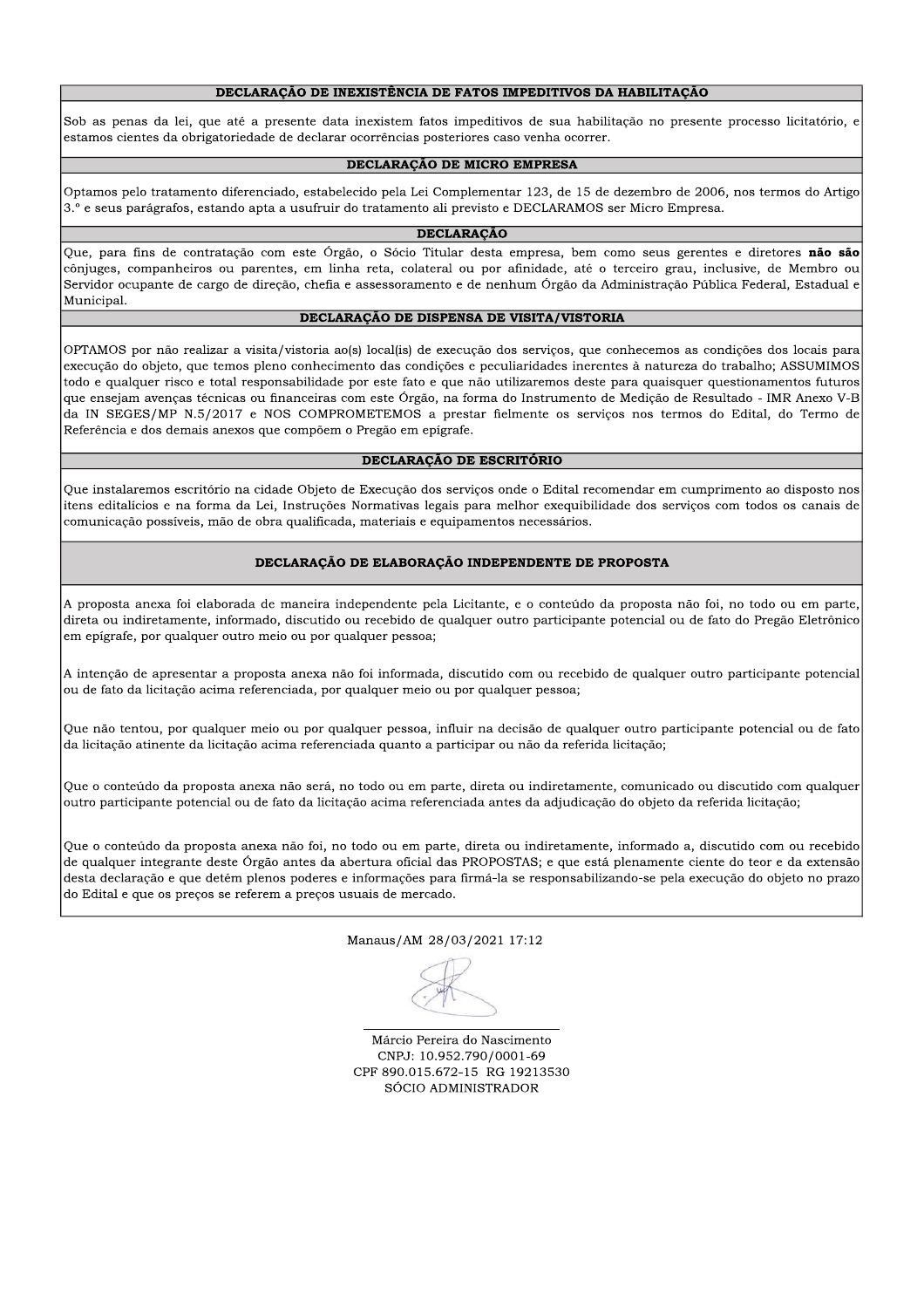

Endereco: Ay Bom Sucesso, 240 SALA 04 Bairro: Aleixo Cep: 69.060-030<br>Telefone: (92) 3654-3456 email: meziempresarial@hotmail.com

PLANILHA DE CUSTOS E FORMAÇÃO DE PREÇOS **INIDADE DE QUANTIDADE A TIPO DE SERVIÇO MEDIDA CONTRATAR** ASSISTENTE TÉCNICO ADMINISTRATIVO **POSTO**  $\overline{01}$ Descrição dos serviços (DADOS REFERENTE A CONTRATAÇÃO) 28/03/2021 A Data de apresentação desta proposta de preços São Paulo / SP **B** Municipio/UF SP001475/2021 C Convenção Coletiva de Trabalho D Numero de meses de execução contratual  $\overline{12}$ **MÓDULOS** Mão de obra vinculada a execução contratual Dados para composição dos custos referente a mão de obra Apoio Administrativo 1 Tipo de Serviço (mesmo serviços com características distintas) 2 Classificação Brasileira de Ocupação (CBO)<br>3 Salário Normativo da Categoria Profissional 4110-10 R\$ 2.300,00 4 Categoria Profissional (Vinculada a execução contratual) Apoio Administrativo 01/01/2021 5 Data base da categoria (DIA / MÊS / ANO) Módulo 1 - Composição da Remuneração **Valor (RS)**<br>R\$ 2.300,00  $\overline{1}$ Composição da Remuneração A Salário-Base B Adicional de Periculosidade (30%) R\$ 0,00 C Adicional de Insalubridade R\$ 0.00 D Adicional Noturno  $\overline{RS}$ E Adicional de Hora Noturna Reduzida **R\$ 0.00**  $F$  Outros (especificar) R\$ 0.00 Total R\$ 2.300,00 Módulo 2 - Encargos e Benefícios Anuais, Mensais e Diários Submódulo 2.1 - 13º (décimo terceiro) Salário, Férias e Adicional de Férias Percentual (%)  $\overline{\text{Valor}(RS)}$  $\boxed{2.1}$ 13° (décimo terceiro) Salário, Férias e Adicional de Férias A 13<sup>°</sup> (décimo terceiro) Salário<br>B Férias e Adicional de Férias R\$ 191,59 8 3 3 %  $12,10%$ R\$ 278.30 **TOTAL**  $20.43%$ R\$ 469,89 Submódulo 2.2 - Encargos Previdenciários (GPS), Fundo de Garantia por Tempo de S ço (FGTS) e outras  $2.2$ GPS, FGTS e outras contribuições Percentual (%)  $Valor(RS)$ A INSS 20,00% R\$ 553,98 B Salário Educação 2.50% R\$ 69.25  $\overline{C}$  SAT  $1,00\%$ R\$ 27,70 D SESC ou SESI 1.50% R\$ 41,55  $1,00\%$ E SENAI - SENAC R\$ 27,70  $R$16,62$ F SEBRAE  $0,60%$ G INCRA 0,20% R\$ 5,54 H FGTS  $8,00%$ R\$ 221,59 Total 34,80% R\$ 963,92 Submódulo 2.3 - Benefícios Mensais e Diários  $\overline{2.3}$ **Benefícios Mensais e Diários**  $Value(RS)$  $Valor(RS)$ A Transporte<br>B Auxílio-Refeição/Alimentação  $\frac{55,60}{311,35}$  $4.40$  $\frac{1}{17,69}$ R\$ 120,88 C Cesta Basica D Seguro de vida R\$ 2,50 E Assistência Odontológica R\$ 13,00 Total R\$ 503,33 Quadro-Resumo do Módulo 2 - Encargos e Benefícios anuais, mensais e diários Encargos e Benefícios Anuais, Mensais e Diários Valor (RS)  $\overline{\mathbf{2}}$ 2.1 13<sup>°</sup> (décimo terceiro) Salário, Férias e Adicional de Férias R\$ 469,89 2.2 GPS, FGTS e outras contribuições R\$ 963,92 2.3 Beneficios Mensais e Diários R\$ 503.33 Total R\$ 1.937,14 Módulo 3 - Provisão para Rescisão  $\overline{\frac{9}{6}}$ Valor (RS)  $\overline{3}$ Provisão para Rescisão A Aviso Prévio Indenizado  $0,42%$ R\$ 9,66 B Incidência do FGTS sobre o Aviso Prévio Indenizado<br>C Multa do FGTS sobre o Aviso Prévio Indenizado 0.03% R\$0.69  $0,18%$ R\$ 4.14 D Aviso Prévio Trabalhado  $1,94%$ R\$ 44,62 Incidência dos Encargos do submódulo 2.2 sobre Aviso Prévio Trabalhado  $E$ 0.68% R\$ 15.64  $3,82%$ F Multa do FGTS sobre o Aviso Prévio Trabalhado R\$ 87,86 **Total**  $7,07%$ R\$ 162,61